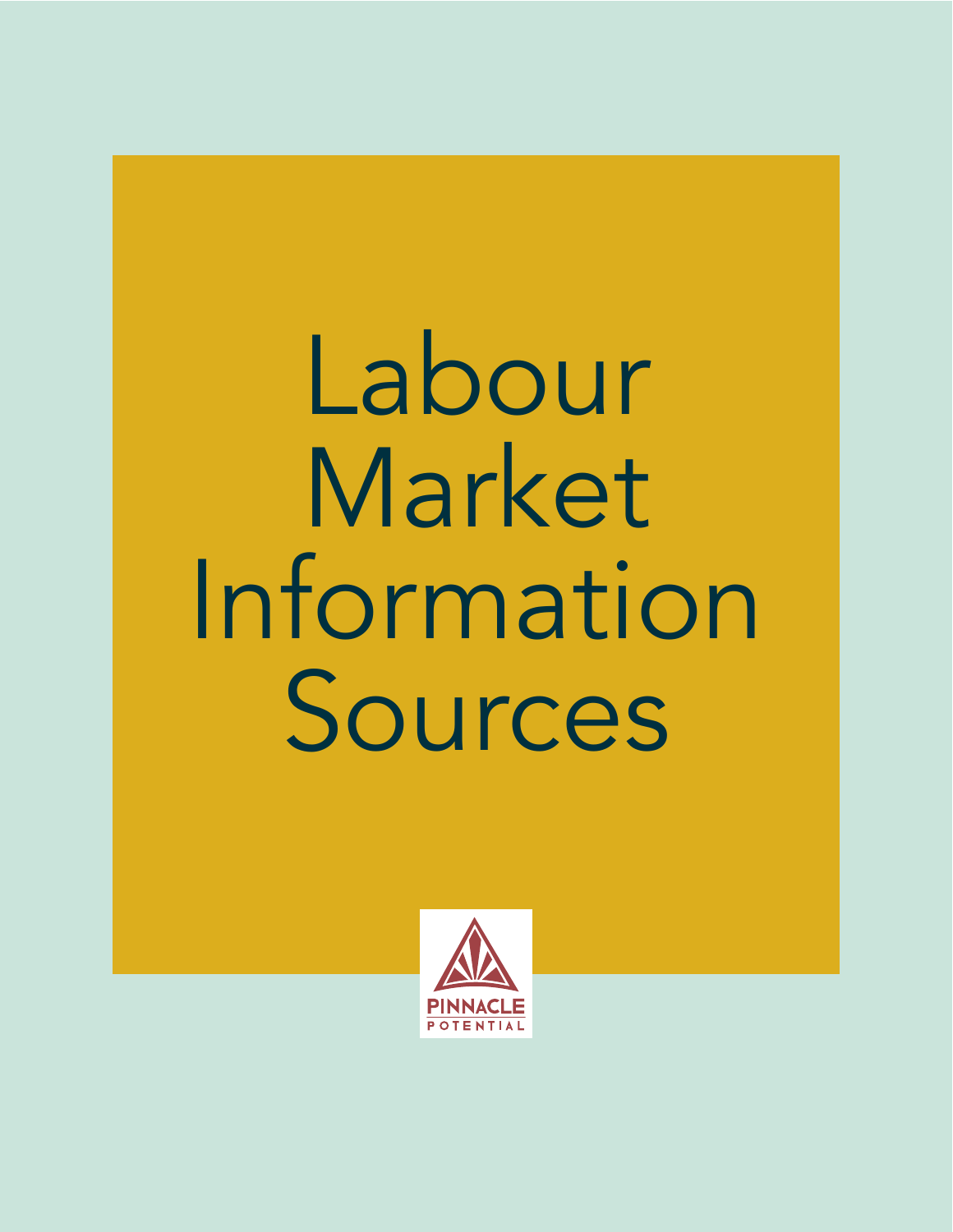# If you<br>any ro *If you don't know where you are going, any road will take you there.*

- Lewis Carroll

During a job search people can have questions related to the Labour Market. Some common questions are:

- What kind of organizations are out there?
- What industries have the kind of work I would want to do?
- What are some of the organizations that would be best for my career?
- What are the top, reputable or good organizations that I would want to work for?
- Which organizations needs someone with my skills?

This guide has been created as an attempt to answering these types of questions. Determining your appropriate industry, company and role are a critical part of creating a successful career. However, this essential research is overlooked by a lot of job seekers, with most individuals focused on applying to posted positions. Determining a specific target market is an essential aspect of any job search. Knowing the role, company and industry that you want to be part of needs to be precisely clarified. These 3 aspects are important because they determine the exact qualifications, skills, knowledge and education that you need to have. At different points during a career transition or job search, you need to not only decide what occupational role you want to be in, but the company and industry/sector as well.

Exploring sources of labour market information can support effective data gathering, research and job search decision making. This guide provides fundamental guidance with regards to effective labour market research, while introducing you to information and terminology used in the employment/career field. Before we begin, let's review some common employment/career terms.

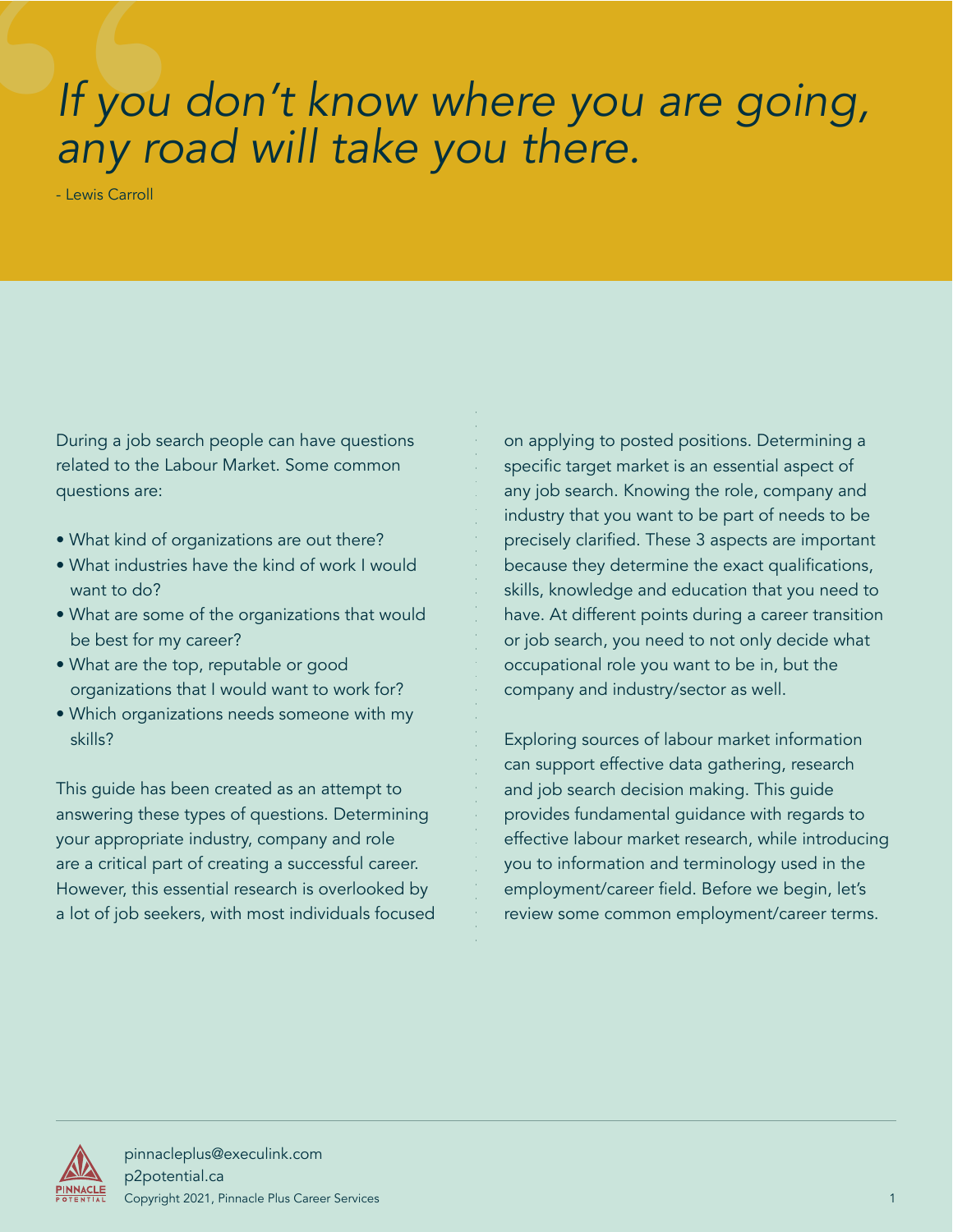# Employment/Career Terminology

Job Role: A role defines the function that a person has within an organization. Within a job role there is a narrow band of associated set of qualifications, skills, knowledge and experience that are required for success.

Industry/Sector: A specific area of the economy/ labour market which include occupations that are typically related to each other in some way. These jobs are linked within the larger field. Each sector requires a specific and common set of knowledge, although the workforce within it may have diverse skills and role responsibilities. Examples would be Agriculture, Health or Technology.

Target Market/Career Objective: A goal statement that outlines explicitly where a job seeker wants to apply. It encompasses an exact description that includes the desired industry/sector and job role. A career objective can be further specified using detailed company information and geographic locations. A clearly stated career objective allows a job seeker to formulate and execute a highly focused job search.

Informational Interviewing: An informal conversation between a job seeker and an individual who is working in the industry/sector, company and/or role that the seeker desires to work in. This type of interview is strictly a networking and information gathering method, and not meant as a request for a job opportunity. It is an effective research tool and is best conducted in conjunction with online and additional research.

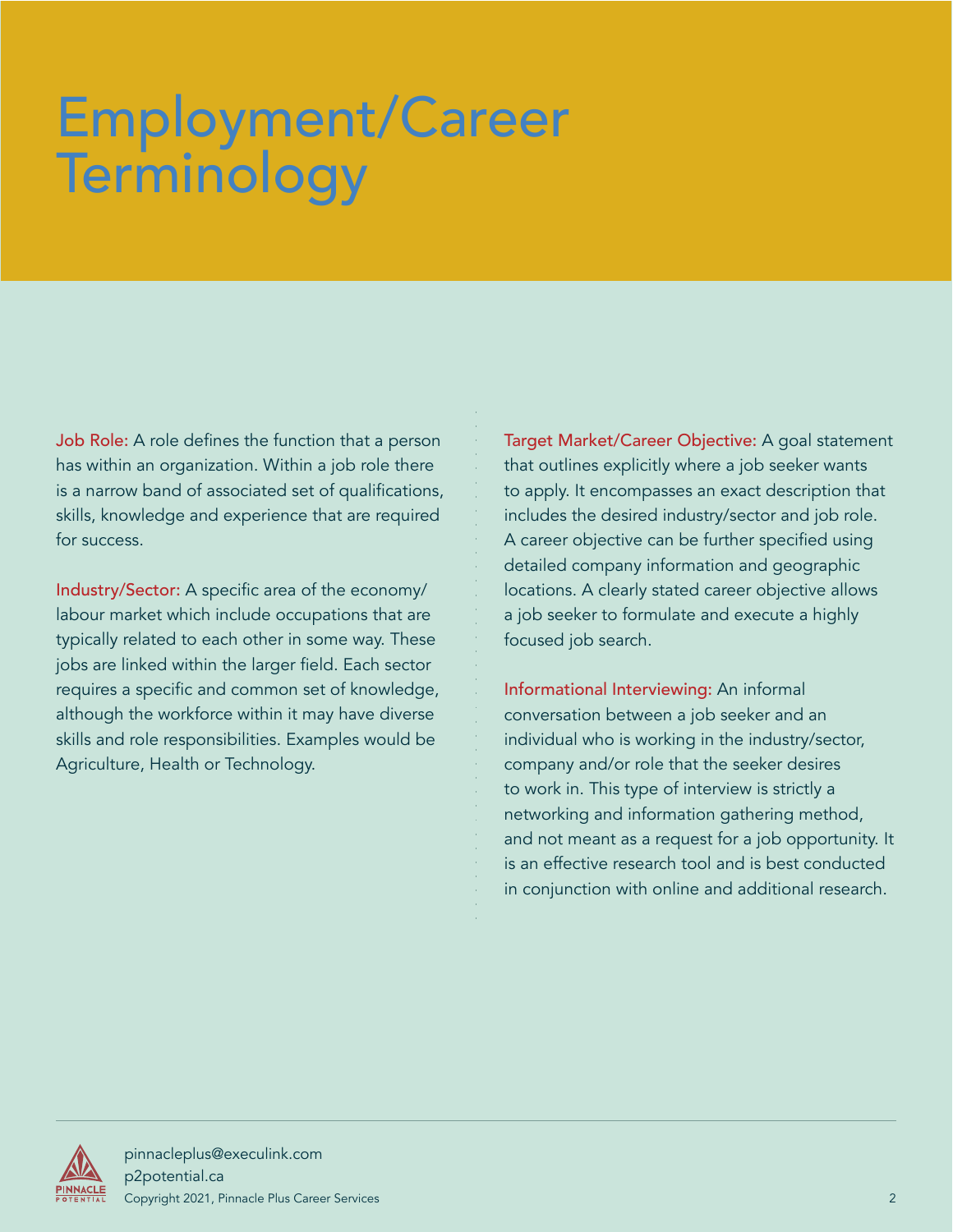# Find the Right Job Role

As a first step to any job search, you will need to determine the type of role you want to apply to. Figuring out desired career roles can be a complicated question for some people, requiring more than just gathering sources of information. Identifying an ideal career role may involve an intensive career development process, which is outside the scope of this guide. Regardless, there are some comprehensive sources that provide invaluable occupational information. These sources can provide information on job duties, responsibilities, skills, interests and education. This important information can be used to assist in helping you to evaluate, plan and decide on your intended career role(s). These sources include the following:

National Occupational Classification (NOC 2016) The National Occupational Classification (NOC) is a nationally accepted reference on occupations in Canada, organizing over 40,000 job titles into 500 occupational group descriptions. It can be used to compile and analyze information about occupations, along with providing a better understanding of jobs found throughout Canada's labour market.

The NOC is the largest source for providing a standardized framework for organizing the world of work. It is used to manage the collection and reporting of occupational statistics. The NOC is a standard that classifies and describes occupations in the Canadian economy. Descriptors in the occupational profiles summarize main duties and employment requirements.

#### [Visit Website](https://noc.esdc.gc.ca/Home/Welcome/5bfe48ef9961405f8882476835e93bbb)

#### ONET OnLine

This is the American equivalent of the National Occupational Classification (NOC). It is the accepted reference on occupations within the United States. Similar to the NOC, it can be used to compile and analyze information about occupations. The occupational profiles in ONET provide information in several categories including Tasks, Tools/ Technology, Knowledge, Skills, Abilities, Work Activities and Work Context.

[Visit Website](https://www.onetonline.org
)

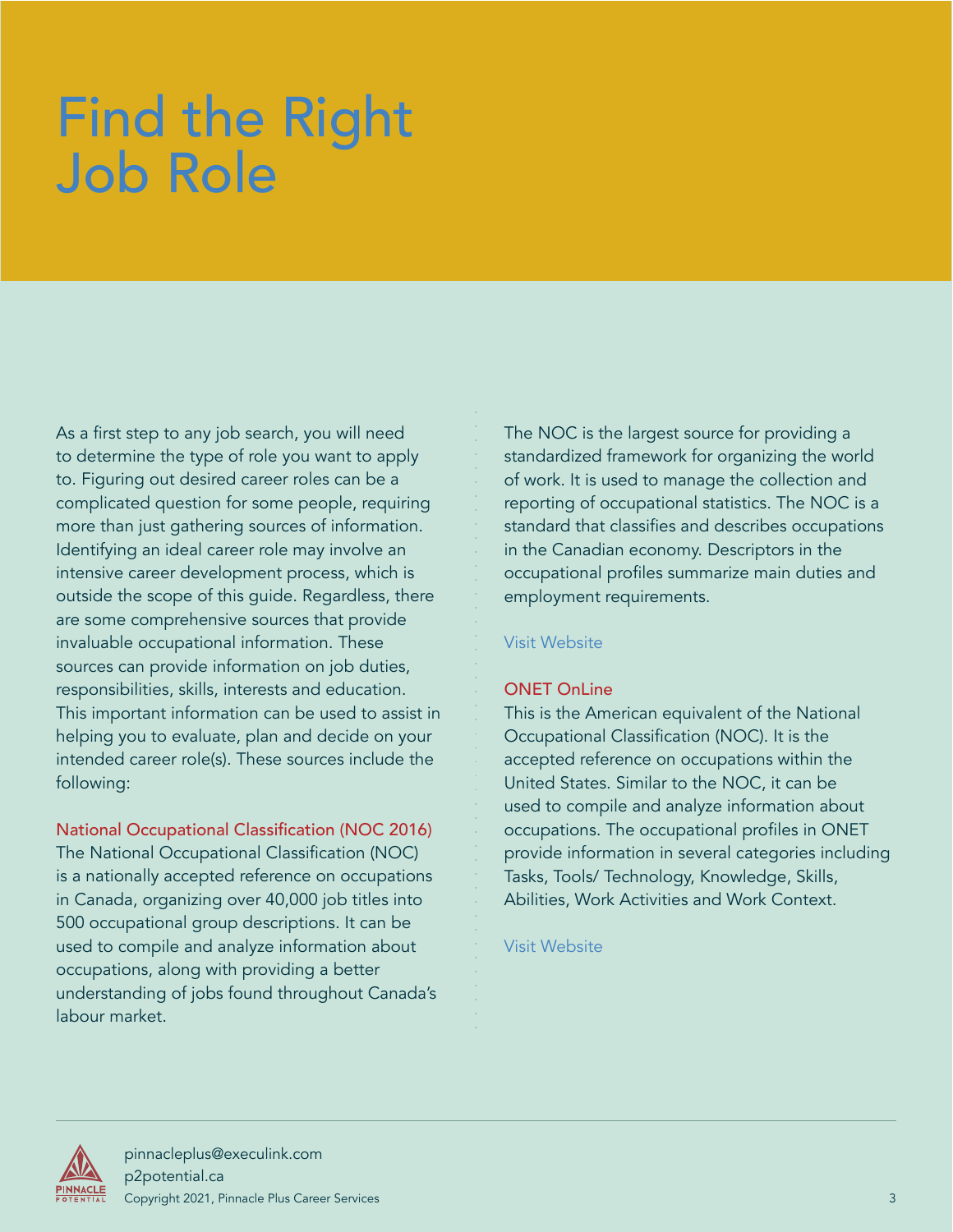# Defining and Refining Your Target Market

Once you have defined your role(s), this important piece of information is completed for your career objective. The next step is to figure out where these opportunities will be. This involves exploring companies and industries/sectors. As you go through the steps of identifying and finding companies, there are four ways of defining and categorizing a specific company. The way a company can be characterized includes:

#### Geographic Location

Plan and consider how far you want to travel to get the company you would like to work for. Long distance travelling, and even perhaps relocation might be considerations.

#### Industry or Type of Organization

Beginning a job search within the same or similar industry that you are most recently in provides an advantage of leveraging your existing skills and experience. When you move to other industries outside your career experience and qualifications it can be more challenging, with regards to finding work as readily and quickly.

#### Organization Size

Typically, the size of a company can be determined by a number of main factors that include Annual Budget, Employee Numbers and Geographic Locations. An organization's size can significantly influence the position and potential opportunities in terms of:

- Position/Job Mobility
- Workload (Responsibilities)
- Salary (Pay structure, Grade)
- Human Resources Departments (Available)
- Internal communication/networks
- Policies/Procedures
- Bureaucracy (Structure)

#### Organizational Culture

This is a unique and specific collection of values and norms that are shared by the people and groups withing an organization and control the way they interact. Organizational Culture is important to your decision making because it has been shown to significantly affect employee turnover, engagement, satisfaction and productivity. Overall, it will have a dramatic impact on your productivity and contentment at work.

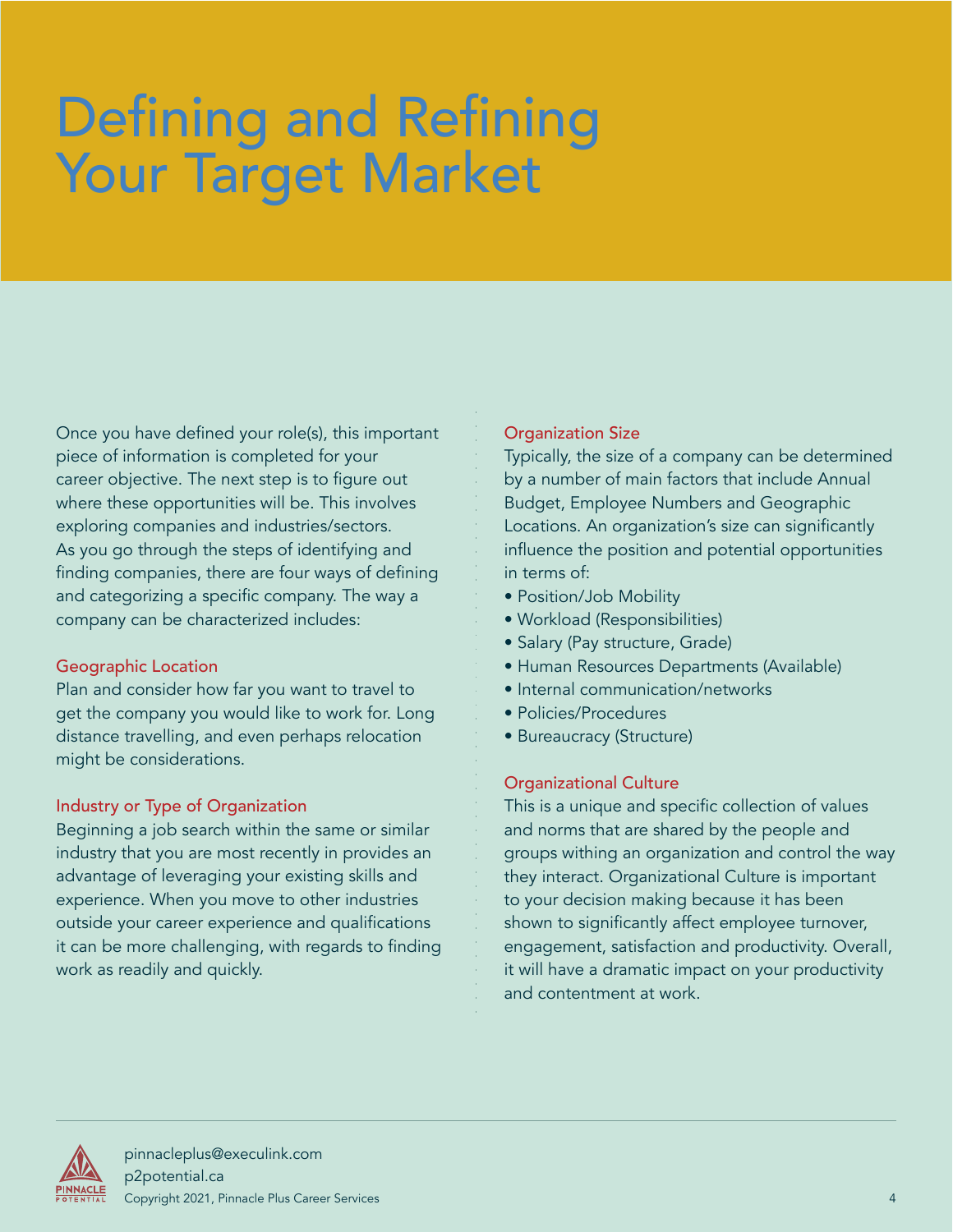# The Advantages of Defining a Target Market

So, what are the real advantages of defining your target market during your job search? Creating a target list of companies and industries/sectors is more time consuming than simply applying to posted advertisements. Since the average job seeker does not do this, why do it? Defining your target market is critically important because it allows you to be more proactive and gives you greater choice. Ultimately, if you want to have greater choice in the companies you are going to work for, you need to choose the company, as opposed to the company choosing you. When you apply to posted positions, you are applying to the needs of employers instead of trying to find a company that would be a better fit for you. Exploring and identifying companies beyond those seen in advertised postings will give you the chance to find companies that would be missed. This is called the "hidden job market". Finding the hidden job market provides a strong advantage, because it can allow you to apply to positions that other job seekers are missing, thereby significantly reducing the competition. Exploring companies and researching information can be incorporated during multiple job search strategies, increasing the chances of your success. In-depth labour market research can provide the following advantages and benefits:

- 1. Ensures that you are targeting all relevant employers within your job search, providing a larger scope of possible opportunities.
- 2. Provides you with an assessment of how large your potential market is and the possible opportunities that are available within a specific region/location.
- 3. Provides company information that can be used as part of the Speculative Method. A "Speculative Job Application" is an approach that incorporates direct contact with companies/ organisations to determine if there is a suitable vacancy, without any role being advertised.
- 4. Allows you to focus and define your efforts and time during a job search, making it more efficient.
- 5. Provides you an opportunity to build critical networking connections, leading to more referral opportunities.
- 6. Assists in identifying possible companies that might not be momentarily hiring but may still be an excellent fit to your overall career.

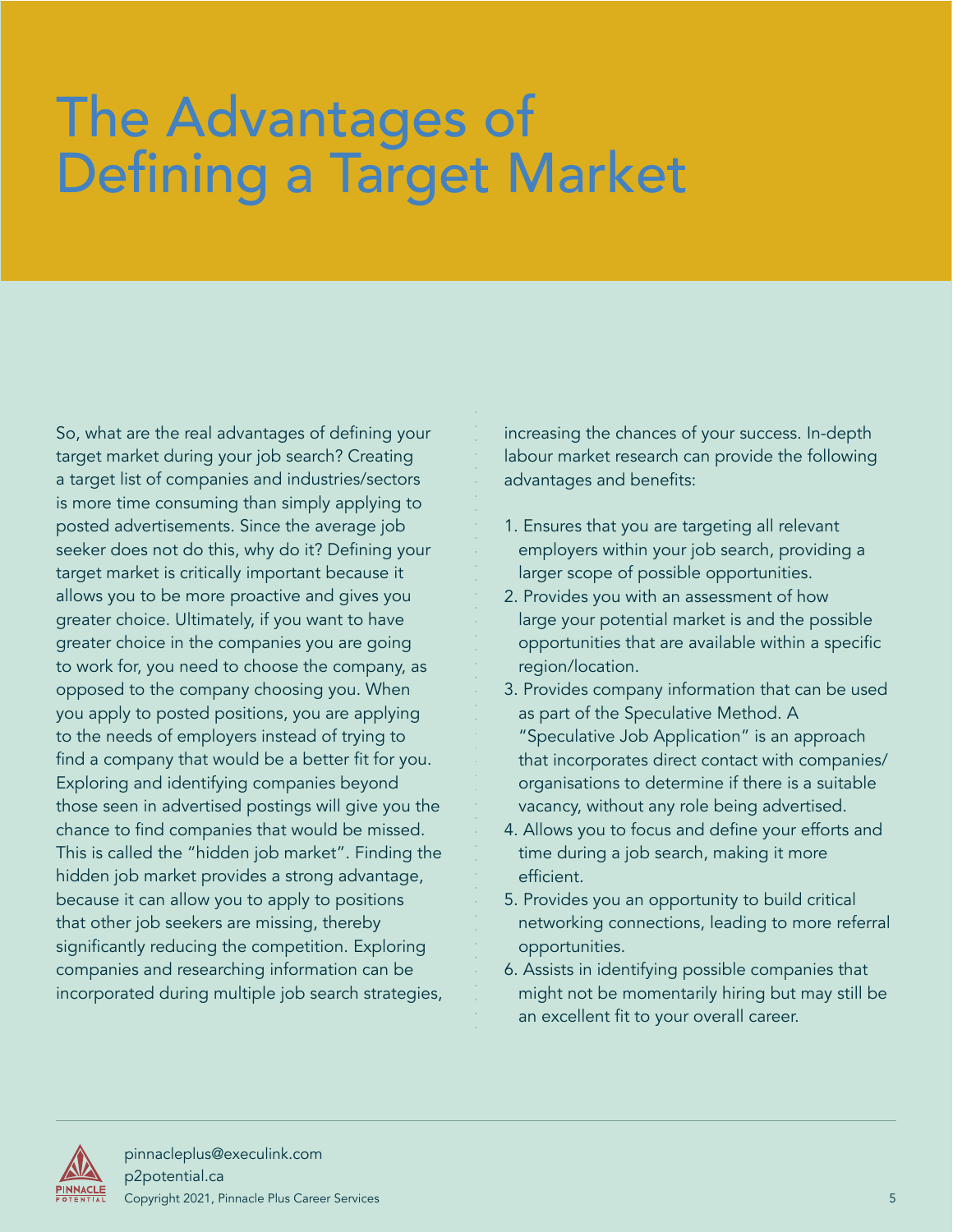# Sources for Researching Your Target Market

Researching companies in this technologically advanced time has become significantly simplified through the use of the internet, employing any number of search engines. Today, companies readily post advertised career positions on their websites, along with a wide range of corporate information. There is a wealth of sources to acquire industry/sector information, as well as company data. Here are some ways to acquire information:

#### 1. Social Media / LinkedIn

One the world's largest professional online social media networking site, with nearly 740 million members in more than 200 countries and territories worldwide. It hosts a vast level of company information, allowing the user to connect and communicate with professionals around the globe.

# 2. Canadian Government Directories / Directories of Canadian Companies (Government of Canada)

This Canadian Government site allows for searches of Canadian suppliers, corporate competitors and checking a company's incorporation status. [Visit Website](https://www.canada.ca/en/services/business/research/directoriescanadiancompanies.html)

#### 3. Trade/Industry Directories

The most comprehensive lists of labour market information available in directory form are published in book volumes. Most of these are available on-line but cannot be accessed except through significant fees. However, these directories are carried in most public and post-secondary libraries in major cities. Some of the more popular Canadian trade/ industrial directories include the following:

- 1. Blue Book of Canadian Business
- 2. Canadian Key Business Directory
- 3. Canadian Trade Index
- 4. National Services Directory
- 5. Fraser's Canadian Trade Directory
- 6. Scott's directories: Ontario manufacturers